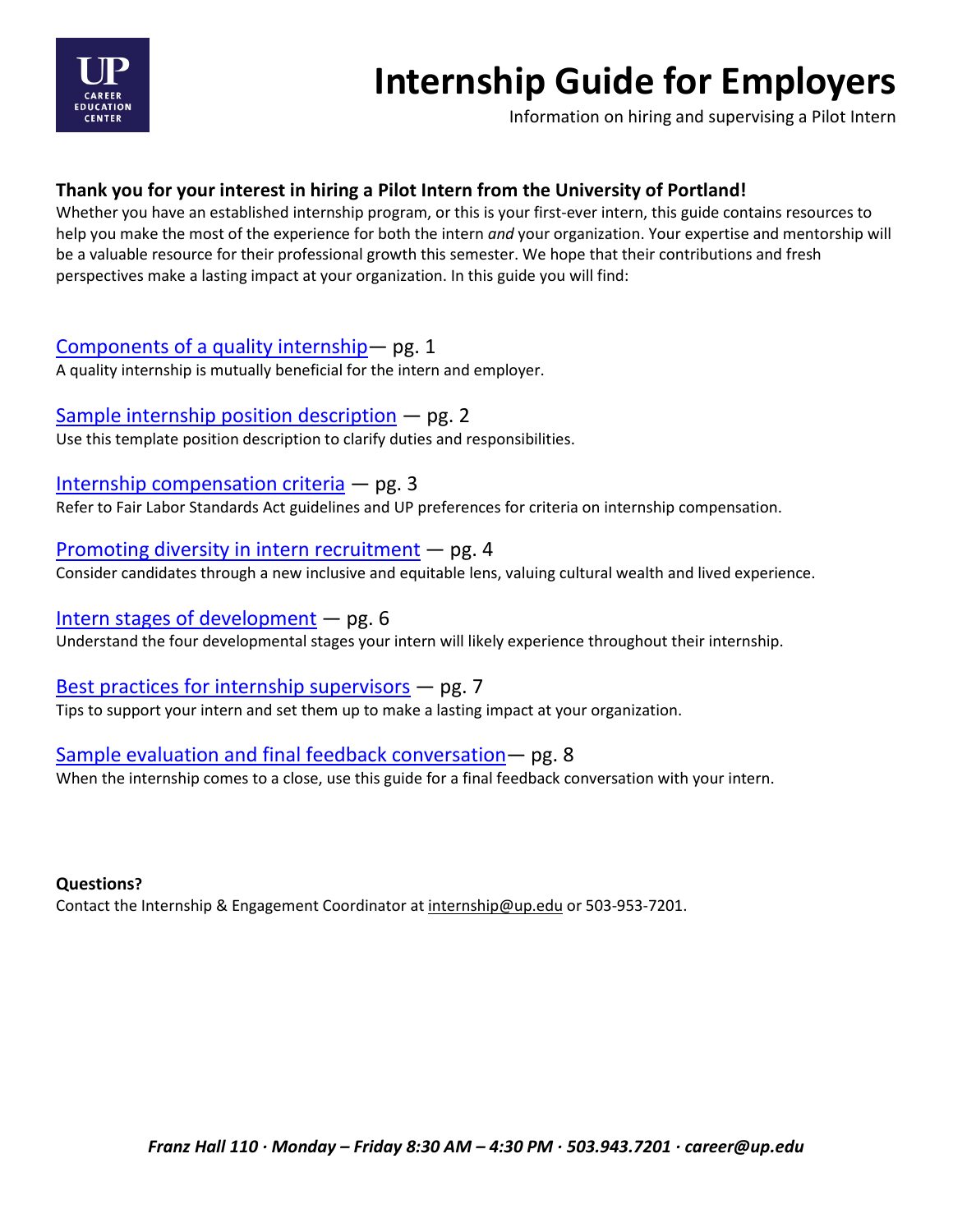

# <span id="page-1-0"></span>**But first, what is an internship?**

**The University of Portland defines an internship as:** *A form of supervised experiential learning that combines critical thinking and intentional reflection within a framework of a liberal arts education. By completing internships, students can sharpen professional skills, develop career interests and employer contacts, assess strengths, and connect classroom theories to practical, real world settings. Internships offer employers the ability to evaluate and mentor upcoming talent. [1](#page-1-1)*

Components of a quality internship include:

- The experience must be an **extension of the classroom**: a learning experience that provides for applying the knowledge gained in the classroom.
- The skills or knowledge learned must be **transferable** to other employment settings.
- The experience has a **defined duration**, and a **job description** with desired qualifications.
- There are **clearly defined learning objectives**/duties outlined by the employer prior to the intern beginning the internship.
- There is **supervision by a professional** with expertise and background in the field of the internship.
- There is **routine feedback** by the experienced supervisor.
- There are **resources**, equipment, and facilities provided by the host employer that support learning objectives/goals (e.g., computers, desk, training materials).

| <b>Benefits for students</b>                                | <b>Benefits for Employers</b>                               |
|-------------------------------------------------------------|-------------------------------------------------------------|
| Gaining an understanding of different careers and           | An opportunity to strengthen recruitment and hiring         |
| evaluate their career path.                                 | efforts with a continuous pool of highly qualified students |
| Setting and accomplishing work-related goals                | Interns are enthusiastic, bring new ideas and provide       |
|                                                             | fresh perspectives                                          |
| Developing and demonstrating core skills and                | Helping future talent develop, demonstrate and hone         |
| competencies, as well as gaining experience that make       | core skills and competencies that will prepare them for a   |
| them more attractive candidates to recruiters               | successful transition to the workplace                      |
| Confidence gained when they have tangible evidence of       | Supervising interns allows employees to gain                |
| their contributions and growth                              | supervisory/mentorship experience as a professional         |
|                                                             | development point                                           |
| Connecting with professionals in a field or organization of | Internship programs promote community involvement by        |
| interest                                                    | teaching the prospective work force-a great public          |
|                                                             | relations tool                                              |
| Chance to apply classroom knowledge and training to         | Interns can support projects that employees otherwise       |
| professional context.                                       | might not have time to complete                             |

# **How are internships mutually beneficial?**

# **Providing a safe work environment**

Internship employer partners must provide a safe work environment that is free from discrimination, harassment, or violence, and must promptly report to the University of Portland all allegations of inappropriate behavior involving or impacting our student(s). During the intern's training and orientation, it is expected that your Human Resources office will share the organization's anti-discrimination and anti-harassment policy, whether it be online or in an employee handbook.

<span id="page-1-1"></span><sup>&</sup>lt;sup>1</sup> Note. Based off of the ["NACE Position Statement on U.S. Internships,](http://www.naceweb.org/connections/advocacy/internship_position_paper/)" Adopted by the NACE Board of Directors July 2011.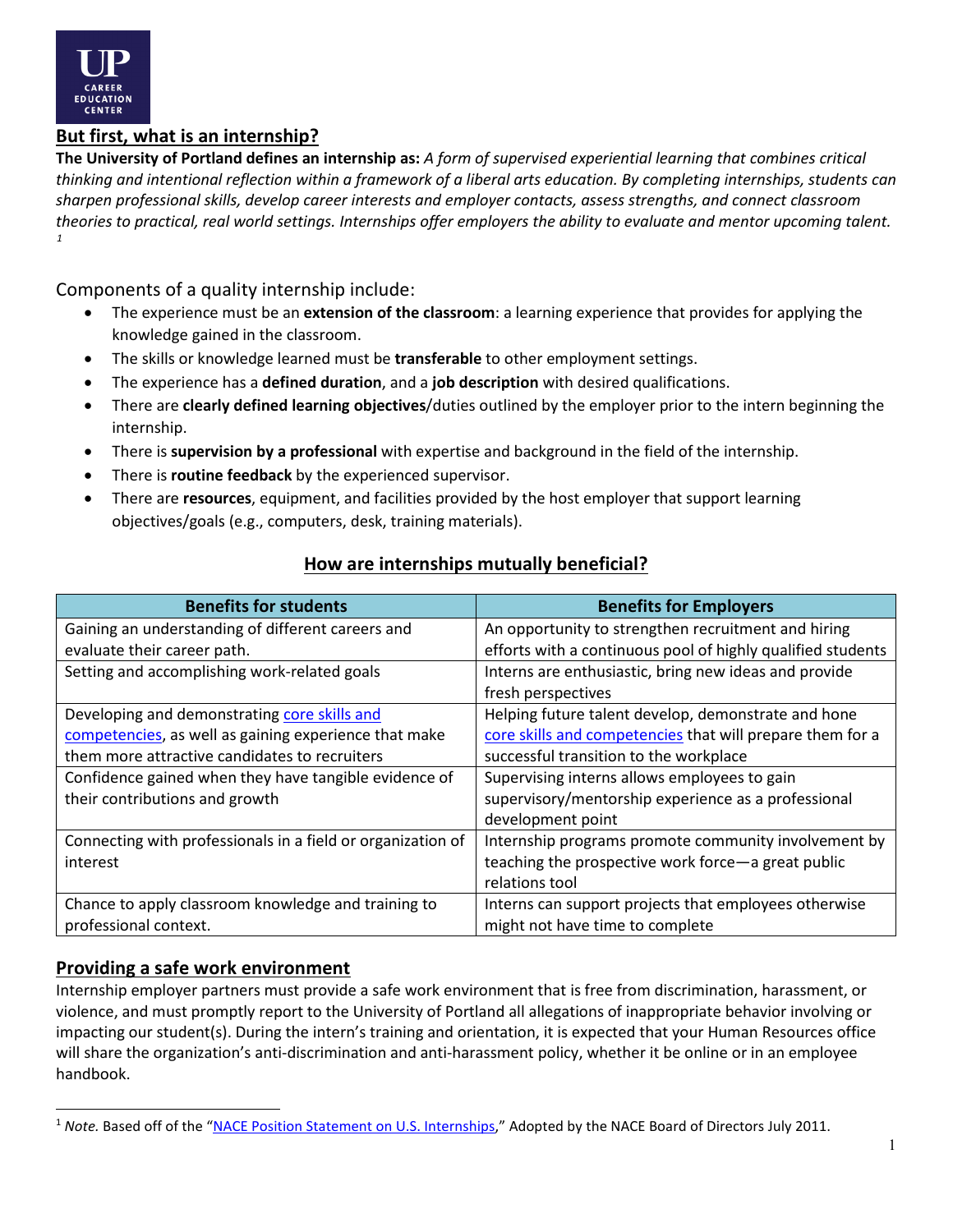

# <span id="page-2-0"></span>**Internship Position Description**

It is crucial for an intern to have a formalized position description. This should outline duties, responsibilities, compensation and a basic schedule so that both the intern and the employer have a mutual understanding and aligned expectations from the outset of the experience. Some of this may be included in an offer letter. The most important thing is to have all these elements in writing before the inter begins working.

#### **What should be included in an internship position description?**

The sections below offer a guiding framework for internship position descriptions.

- **Title for the internship**
- **Description of duties**
	- An outline of the main objectives, tasks and priorities of the internship
	- Action verbs usually describe the main responsibilities or tasks for the position
	- The organization's name, mission or values are referenced in this section
	- Outlining the learning components or competencies that the student will gain as an intern establishes that the position is primarily learning-based

#### • **Qualifications required or preferred**

- Skills, knowledge, training or education that the intern should possess to be successful
- **Preference for specific year in school or coursework desired**
- Qualifications can be listed as preferred or desired, but not necessarily required
- To comply with Equal Employment Opportunity laws, discriminating factors such as gender, age, ethnicity should never be included

## • **Compensation information**

- Hourly wage and/or stipend
- Additional benefits that are "perks" of the internship (e.g., travel reimbursement, lunch vouchers, tickets to events, etc.)
- **Internship duration**
	- The minimum number of hours per week (if applicable) or total hours for the entire internship period is included
	- The start and end dates (even if only generally listed e.g., spring semester)
	- Agreed-upon work schedule
- **Supervisor and team information**
	- Who will the intern report to?
	- **Supervisor and mentor information**

\*If the internship is based remotely, there are additional ways to structure a quality virtual internship experience. View the **[UP Virtual Internship Guidelines](https://www.up.edu/career/files/virtual-internships-guidelines-for-employers.pdf) here**.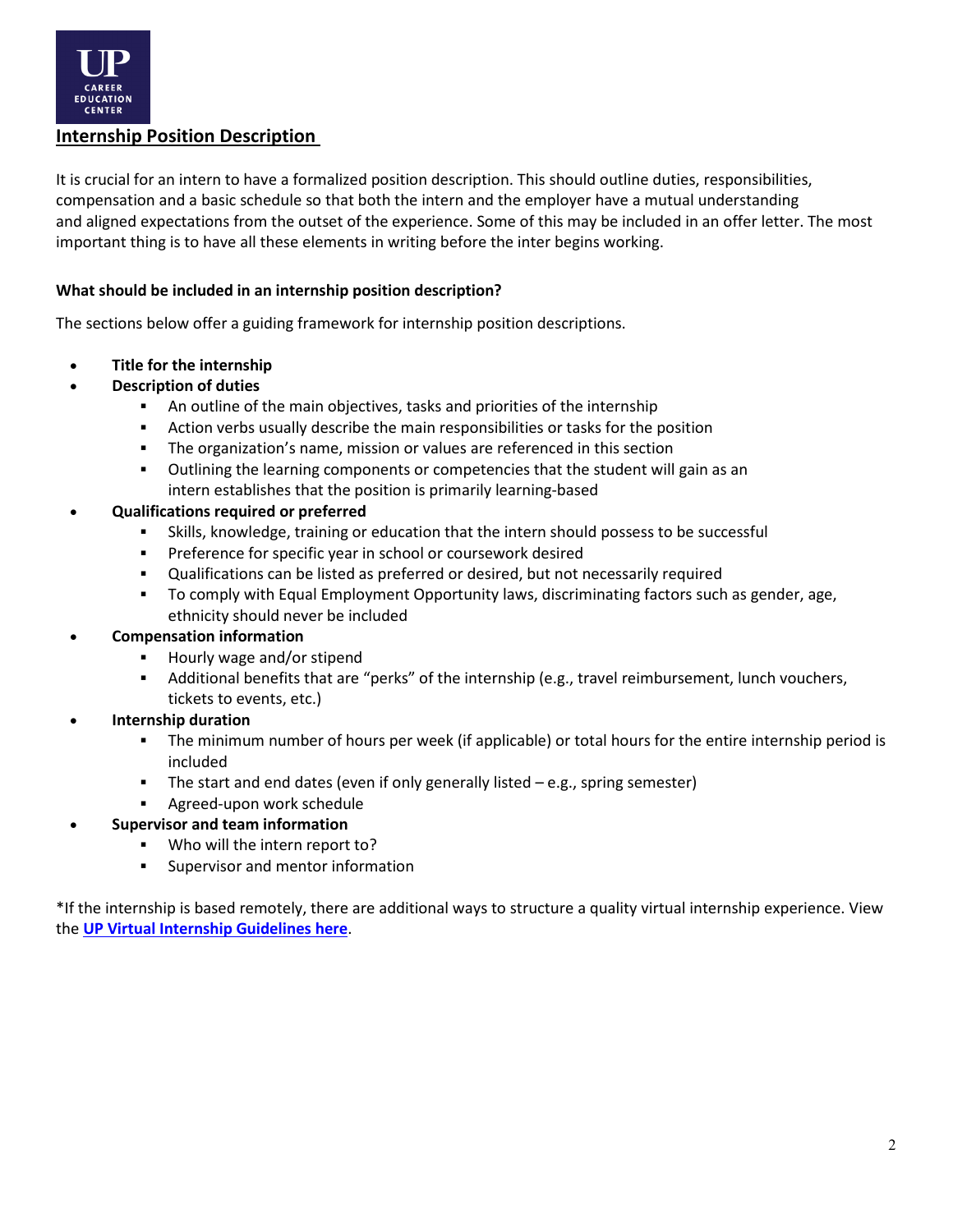

# <span id="page-3-0"></span>**Internship Compensation Criteria**

One of the University of Portland's criteria on Handshake is that internships within *for-profit* organizations meet minimum wage laws based on the state in which the opportunity takes place. Many non-profit organizations and government agencies offer unpaid internships, and those will be approved**. The University of Portland Career Education Center will not post unpaid internship opportunities in for-profit organizations on the main job/internship board, [Handshake.](https://up.joinhandshake.com/)** *It is the student's responsibility to arrange credit for an internship through his/her specific college forms and a signed University Internship Learning Agreement.* 

#### **Fair Labor Standards Act Information**

A "for-profit" organization faces legal obligation under the Fair Labor Standards Act (FLSA) to provide eligible employees with at least the federally mandated minimum wage. However, if the intern is deemed as a "learner/trainee," the organization is not held to the same legal obligation for compensation. The Wage and Hour Division of the DOL has developed six criteria for identifying a learner/trainee who may be unpaid in the **[Fact Sheet #71: Internship Programs](http://www.dol.gov/whd/regs/compliance/whdfs71.pdf)  [under The Fair Labor Standards Act.](http://www.dol.gov/whd/regs/compliance/whdfs71.pdf)**

These criteria include:

- 1. The internship, even though it includes actual operation of the facilities of the employer, is similar to training which would be given in an educational environment;
- 2. The internship experience is for the benefit of the intern;
- 3. The intern does not displace regular employees, but works under close supervision of existing staff;
- 4. The employer that provides the training derives no immediate advantage from the activities of the intern; and on occasion its operations may actually be impeded;
- 5. The intern is not necessarily entitled to a job at the conclusion of the internship; and
- 6. The employer and the intern understand that the intern is not entitled to wages for the time spent in the internship.

As noted in the Fact Sheet, "If all of the factors listed above are met, an employment relationship does not exist under the FLSA, and the Act's minimum wage and overtime provisions do not apply to the intern."

It is also noted in the Fact Sheet that "Unpaid internships in the public sector and non-profit charitable organizations, where the intern volunteers without expectation of compensation, are generally permissible."

For internships that employers offer academic credit only for compensation, the University of Portland will assess the merits of the experience based on the above criteria first. In keeping with the spirit of the [Fair Labor Standards Act,](http://www.dol.gov/whd/regs/compliance/whdfs71.htm) and in recognition of the correlation between paid internships and employment opportunity, it is University of Portland's preference that internships within for-profit organizations offer compensation in addition to receipt of course credit.

The University of Portland currently use[s Handshake](https://up.joinhandshake.com/) to post all part-time, internship and job opportunities. Employers are encouraged to contact the Internship and Engagement Coordinator in the Career Education Center at [internship@up.edu](mailto:internship@up.edu) or 503 943-7201 for assistance.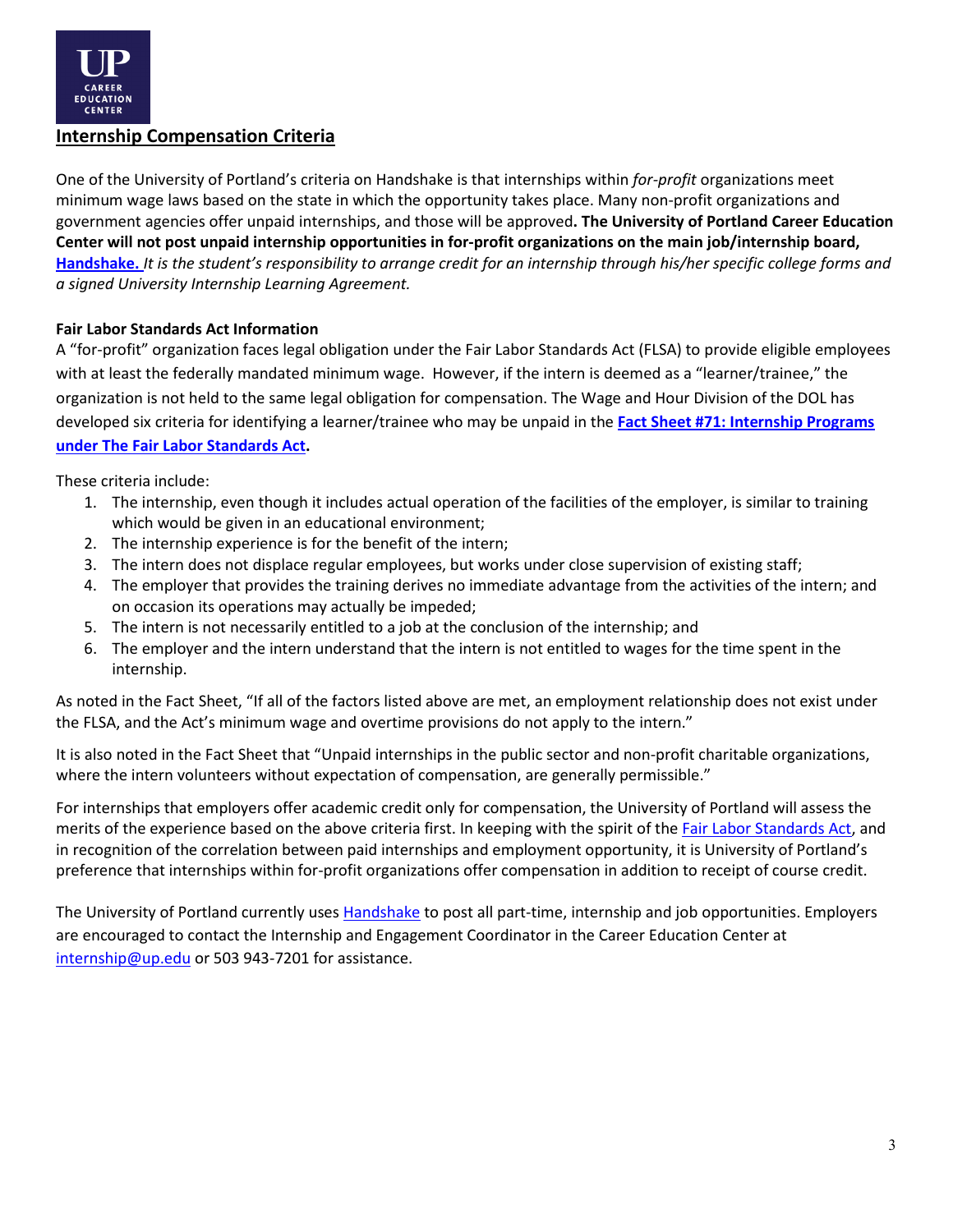

# <span id="page-4-0"></span>**Promoting diversity in internship recruitment:** *Consider Lived Experience*

Many companies desire cultural diversity in the workplace. Certainly, recruiters and hiring managers are looking for qualified, well-rounded candidates. The University of Portland has bright and motivated students and graduates, and we want to affirm the deep cultural knowledge that has helped to define many of them. We believe that their whole story matters. This includes their *lived experiences*, in addition to whatever academic accolades, work or internship experiences, or club involvement they have. Particularly with economically and racially marginalized groups and firstgeneration college students, their unique perspective, cultural knowledge and diversity of thought can enhance the quality of any work environment. Students often undersell themselves as candidates even though their life experiences have equipped them with rich cultural and success skills.

Tara Yosso's article, "Whose culture has capital? A critical race theory discussion of community cultural wealth," takes a strength-based approach to cultural wealth by reframing motivations, passions and skills that are often overlooked and undervalued when evaluating qualified candidates. The following is a framework that we encourage underrepresented students to consider as [they craft their career narrative](https://www.up.edu/career/handouts/cultural-wealth-and-your-career-narrative.pdf) and application materials

# **Definition:**

Cultural wealth ─ *an array of knowledge, skills, strengths and experiences that are learned and shared by people of color and marginalized groups; The values and behaviors that are nurtured through culture work together to create a way of knowing and being.[2](#page-4-1)*

The six dimensions of cultural wealth—**Familial, Social, Aspirational, Navigational, Linguistic, and Resistant capital**—are interconnected, working together to strengthen an individual's ability to function in multiple environments. Below are examples of skills drawn from personal experiences.

## **Skills:**

- 
- 
- Value-orientation Dedication Dedication △ Adaptability
- 
- Self-awareness Nesourcefulness Problem solving
	-
	-
	-
- 
- Connectedness △ Agility △ Agility Taking initiative
	-
- Creativity Persistence Persistence Social justice orientation

# **Moving Forward/Implementation**

We encourage recruiters and hiring managers to incorporate questions into the application and interview process that create space for students and graduates to talk about the diverse experiences that have shaped and prepared them for the world of work. We expect all organizations follow legal and ethical guidelines and follow HR protocols.

# **Questions for consideration:**

- What qualifications are truly essential for the role and which are listed out of unchecked habit?
- How can we reframe ["culture fit"](https://www.huffpost.com/entry/culture-fit-failed-idea-in-hiring_l_5f1f2319c5b69fd47310363e) to ["culture contribution"](https://www.youtube.com/watch?v=mLHp25mUd40&feature=emb_title)? What's missing from our culture? What perspectives and experiences are lacking on the existing team, and why are they important to add? How can we find and leverage those different skillsets?
- For each role, have we assembled a diverse interviewer panel, reflective of different backgrounds and perspectives?

<span id="page-4-1"></span><sup>&</sup>lt;sup>2</sup> Note. Based off the article Tara J. Yosso (2005) Whose culture has capital? A critical race theory discussion of community cultural wealth, Race Ethnicity and Education, 8:1, 69-91.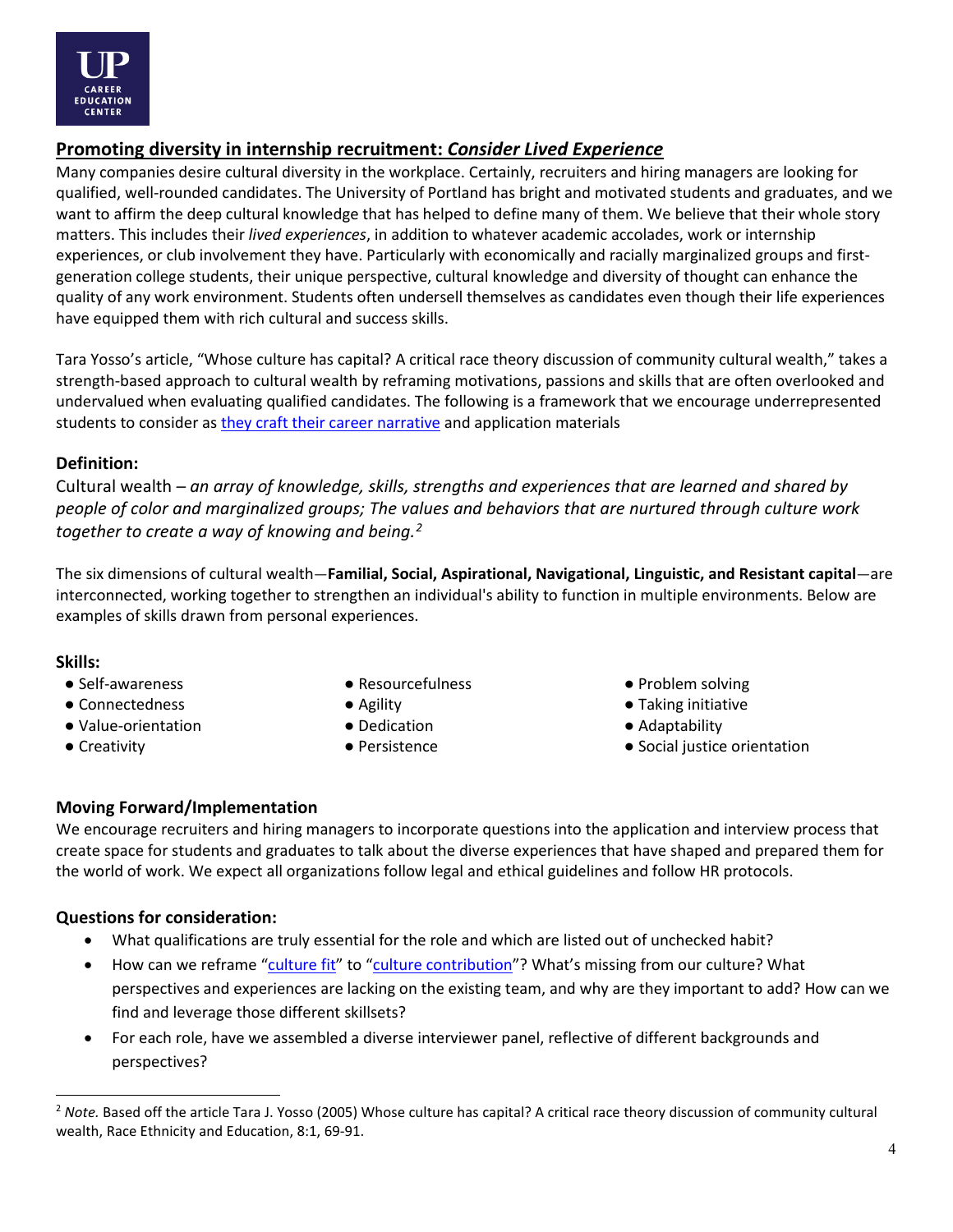

- What is our organizational culture, emphasis, and expectation around understanding the perspectives of colleagues from different backgrounds?
- What trainings have there been about implicit bias within our organization?
- Is there a sense of evaluating "culture fit" in the application and interview process?
- Have we standardized the interview process for every candidate? Have we created a rubric to help eliminate the [various forms of bias](https://uwosh.edu/hr/wp-content/uploads/sites/90/2018/04/Bias.pdf) that can take place during an interview?

## **Questions to ask candidates:**

For any behavioral-based interview question, explicitly tell *each* candidate that they can share an example from *any* experience, whether academic, work-related, or a personal life event if it is relevant to the question.

- Look to evaluate organizational value alignment above "culture fit." Tell every applicant what the shared values of the workplace are, define what they mean at the company, and then ask behavior-based interview questions around those values.
- What personal values are most important to you?
- What are some of your convictions/motivations that keep you going?
- What is an accomplishment that you are most proud of, and why?
- What are ways you feel included in your work community?
- Describe an example in your previous experience where you have worked with diverse populations or communities?
- Are there any experiences not mentioned on your resume that you would like to share with us? Is there anything else you'd like us to know about you as a candidate?

Additionally, if your organization is in early stages of implementing more diversity, equity and inclusion efforts, consider the support systems that are or might not be in place for your early-career hires:

- Is there anyone else on their team who looks like them? If not, is it possible to connect them with someone from a different department who could be a mentor and support for them in their transition to and navigation of the workplace?
- How does your company training/onboarding manual address workplace discrimination and avenues for reporting concerns? How is this communicated to all new hires?

You can find more detailed explanations of the six dimensions of cultural wealth, along with additional resources in the [Promoting Diversity in Recruiting](https://www.up.edu/career/files/promoting-diversity-in-recruiting.pdf) guide.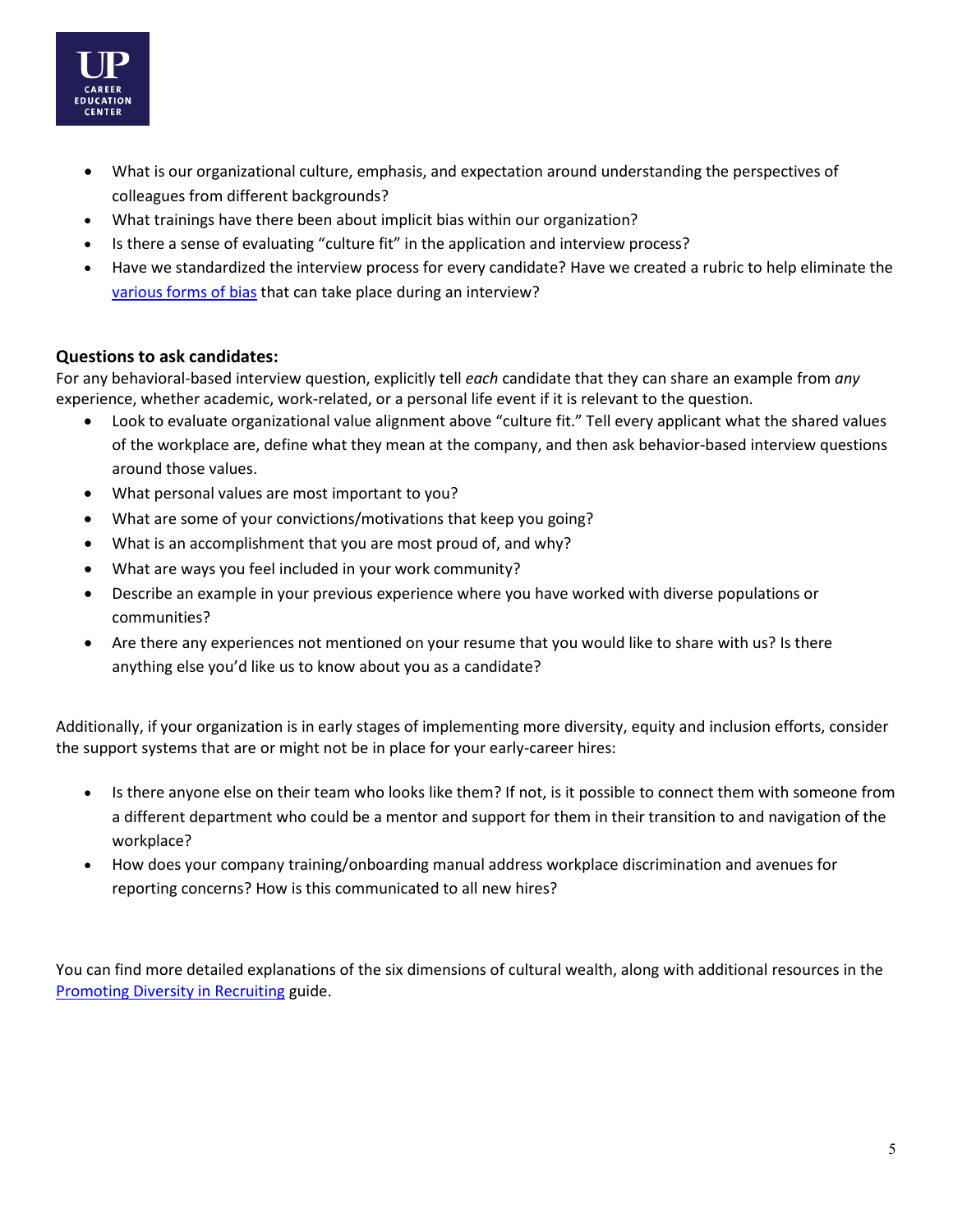

# <span id="page-6-0"></span>**Intern Stages of Development**

As the intern navigates and familiarizes themselves with this new professional work environment, their confidence and abilities will grow over time. Here is the typical process of development for interns, their feelings per stage, and how you can support them:

- 1. **Anticipation**: Student seeks out and secures internship, holding idealistic expectations for their experience. As they prepare to start, they feel excited and highly motivated, while at the same time nervous and self-doubting.
	- *What you can do:* From the outset, take an interest in their learning goals and help them during the adjustment from classroom to workplace.
- 2. **Exploration**: Upon initial arrival at site, the intern learns a lot of new information and begins establishing a workplace identity and understanding of the organizational culture. During this orientation period, they are overloaded with information and may feel underutilized and underwhelmed by routine tasks. The sooner the intern understands what the organization does and how it operates, the sooner they can assume assigned responsibilities and become productive. Workplace structure is very different than the classroom and might take some adjustment.
	- *What you can do:* Provide clear instructions. Encourage them to come to you with questions through regular check-in meetings. Let them know that this is normal and expected, but requires their initiative.
- 3. **Contribution**: Starting to feel more settled in their role and confident in their abilities, the intern productively accomplishes tasks and seeks new projects and responsibilities. Over time, the intern feels an increased sense of self-confidence, productivity, familiarity and independence. They are more accustomed to the social and cultural work environment, connecting with other interns and colleagues.
	- *What you can do:* Provide a participatory framework in which the intern can bring new ideas to the table, and seek additional development opportunities such as: joining in meetings, conducting informational interviews, or shadowing other departments.
- 4. **Culmination**: Nearing the end of the internship, the intern will evaluate their performance and experience, identify transferable skills and engage in closure with colleagues and clients. They might feel extreme satisfaction and accomplishment if they met their learning goals and can see what they contributed to the organization. However, they also might feel sadness about leaving, fear of not being recognized by colleagues, disappointment at incomplete projects or unmet goals, and jealousy at incoming interns.
	- *What you can do:* Provide the intern with a chance to present their project or findings to a broader audience, and encourage student self-reflection while providing feedback on their contributions. Let the intern know if you are an available reference and professional connection for them moving forward.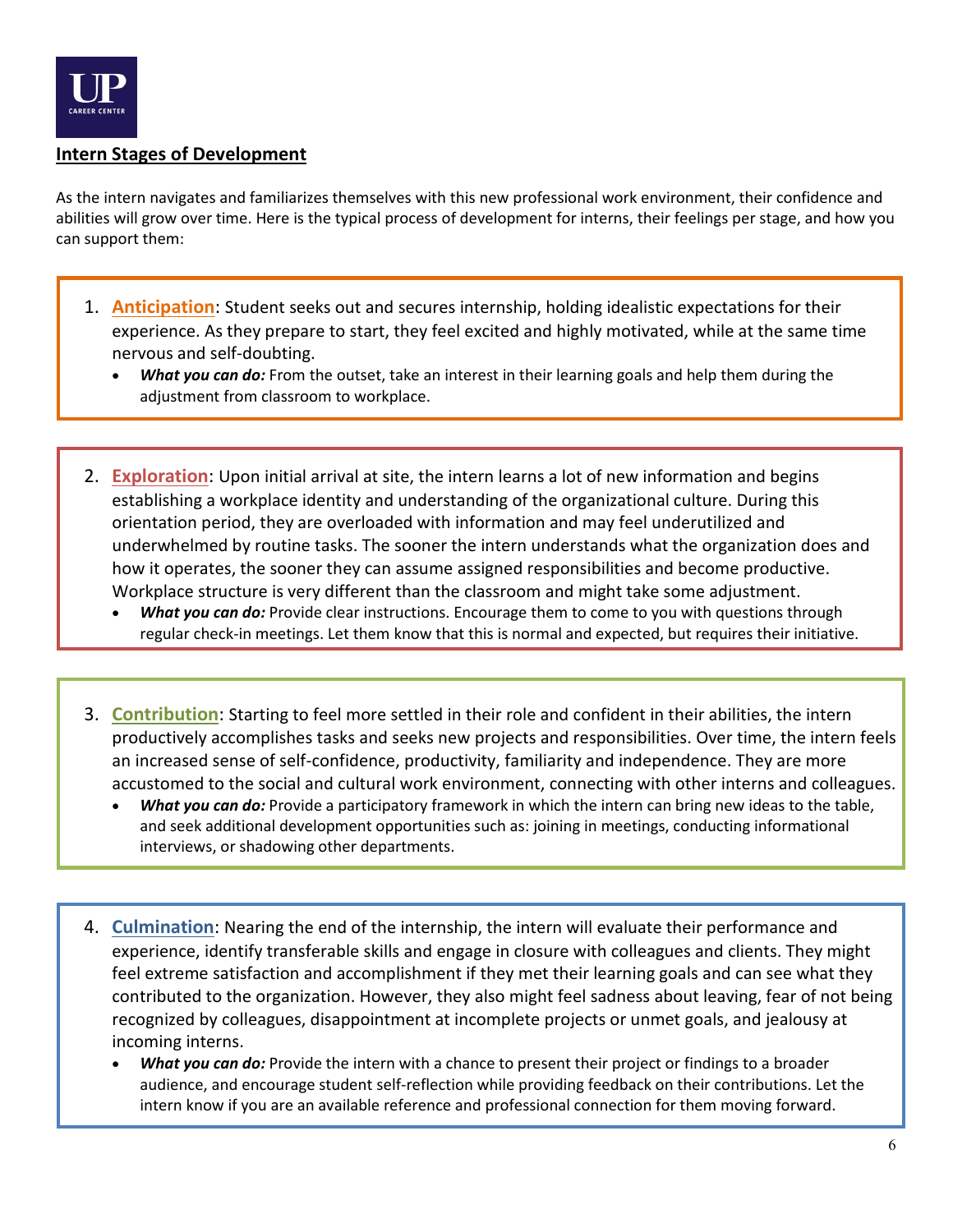

# <span id="page-7-0"></span>**Best practices for internship supervisors**

This may be the first time your intern has worked in professional work environment and is applying classroom theories in a real-world context. The more support and tools you equip them with in this new environment, the more easily they will adapt and begin contributing to your organization in meaningful ways.

#### Setting up for success

- **Review student's learning goals together:** Prior to the academic internship, students must identify 4-6 learning goals to be completed during the course of the internship, which the supervisor will approve via the online Handshake Experience (Learning Agreement). Goals could incorporate desired industry-related knowledge, skills, and abilities required for successful career advancement. Work with the intern at the beginning of the internship to develop expectations and a plan to ensure that the established goals are met, and check in regularly throughout the internship to see if the intern is on track to meet these goals.
- **Thorough onboarding and orientation:** In order for the intern to get oriented and established in their new working environment, supervisors should plan for the intern's first day on the job to be focused on orientation and training. This should consist of: touring the facility, meeting other employees, learning about the organization, reviewing organization-wide communication standards and workplace expectations (including taking required legal breaks, lunches, and system of tracking hours), and reviewing the student's defined learning goals.
- **Give them real work assignments:** Interns crave having projects and deliverables that are going to make a difference within your organization. Provide detailed explanations of your expectations, and resources that the student has and might need in order to complete the task or project. Rather than just assigning tasks, give them context and communicate why the work is important. What is it contributing towards or connected to? How will this project contribute to the greater good of the department/organization?

#### Encouraging growth and progress

- **Schedule regular check-ins:** Supervisors should meet with interns on a regular basis to provide consistent feedback. Students can share what they've been working on, ask questions, and together you both can discuss areas of strength and ongoing areas for development, and get a sense of what work might be coming up next.
- **Provide varied learning opportunities:** For most students, internships are a way to explore new industries and job functions that they have not yet had exposure to. Activities such as "lunch & learns" with executives, informational interviews, shadowing different departments, or professional development workshops all add value to the intern's personal and professional growth.
- **Promote skill development, documentation and reflection:** Students often have a difficult time recognizing and articulating the skills ("soft" and technical) that they develop while interning. Your guidance can help them reflect and see how key employability skills might be transferrable to future experiences inside and outside the classroom. Encourage them to keep work samples and talk about their accomplishments: what did you do? But more importantly, how did you do it? How did you get better at it over time?

## Providing Closure

• **Evaluating growth and progress:** Towards the end of the internship, we would encourage you to do evaluations with the intern. This builds student confidence, fosters reflection of skill acquisition and accomplishment, and brings to light opportunities for continued growth.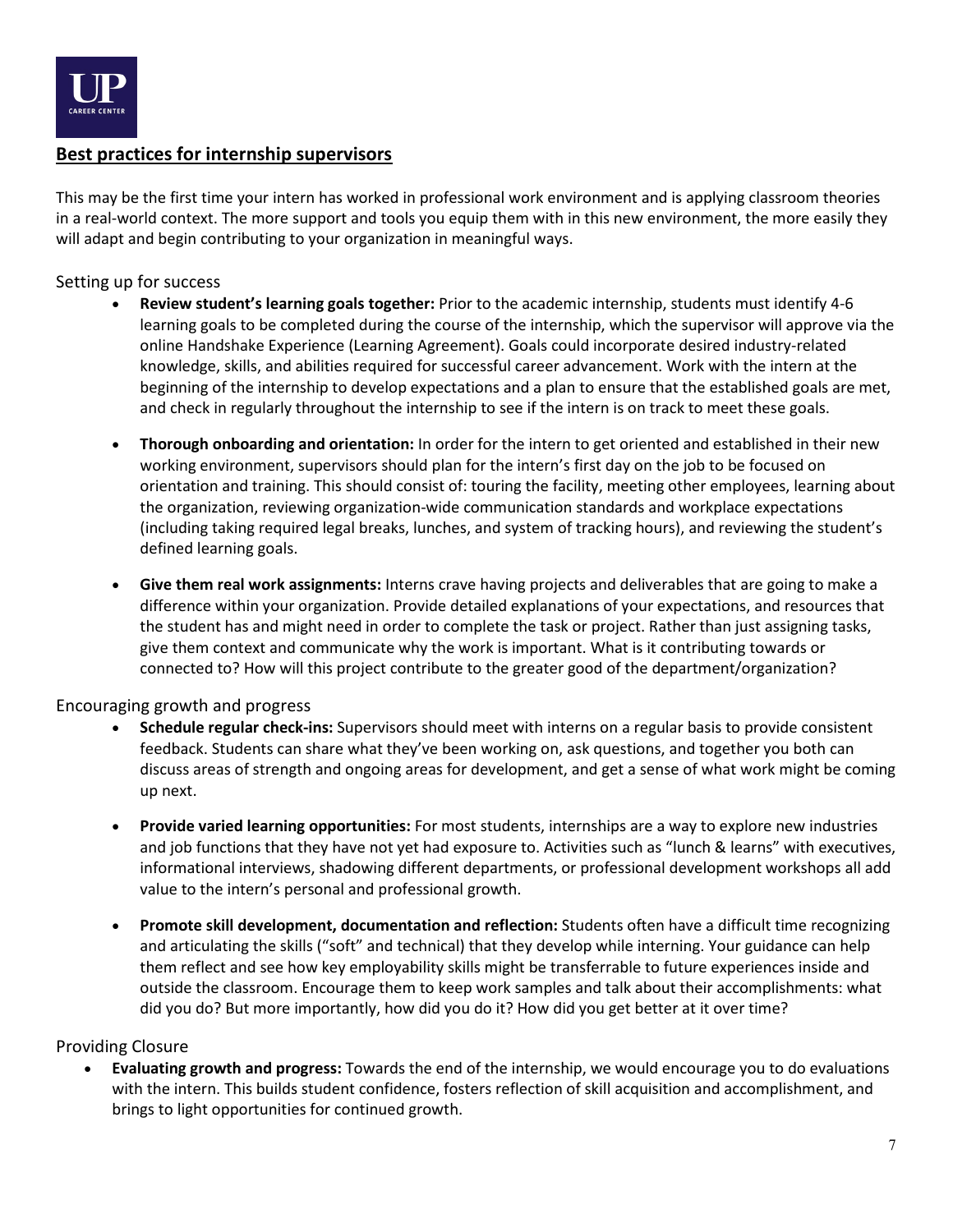

# <span id="page-8-0"></span>**Final Feedback Conversation and Sample Evaluation**

Towards the end of the internship, it is important to share final feedback with your intern. If they are earning academic credit from the University, this is a requirement and this will be facilitated online via Handshake. If they are not earning credit, the following can serve as a guide for conversation, which you can adapt to address their specific context. We would encourage you to arrange a time where you can have a formal discussion about their accomplishments, strengths, and opportunities you see for continued growth and professional development.

*Internships are a great way for students to apply classroom learning in professional settings. Career readiness is the attainment and demonstration of core skills and competencies that broadly prepare college students for a successful transition into the workplace upon graduation. Through this internship, you have developed and demonstrated many of these competencies! The following section is based on the eight core competencies identified by the National Association of Colleges and Employers (NACE).*

## **For questions 1-8, circle your level of demonstration per competency.**

**1. Critical Thinking & Problem Solving**: I exercise sound reasoning to analyze issues, make decisions and overcome problems. I obtain, interpret and use knowledge, facts and data in this process and may demonstrate originality and inventiveness.

#### **1 - Acquiring (demonstrate rarely) 2 - Advancing (demonstrate sometimes) 3 - Accomplished (demonstrate consistently) 0 – NA**

**2. Oral/Written Communications:** I articulate thoughts and ideas clearly and effectively in written and oral forms to persons inside and outside of the organization. I have public speaking skills; am able to express ideas to others; and can write/edit memos, letters, and complex technical reports clearly and effectively.

#### **1 - Acquiring (demonstrate rarely) 2 - Advancing (demonstrate sometimes) 3 - Accomplished (demonstrate consistently) 0 – NA**

**3. Teamwork/Collaboration**: I build collaborative relationships with colleagues and customers representing diverse cultures, races, ages, genders, religions, lifestyles, and viewpoints. I am able to work within a team structure, and can negotiate and manage conflict.

#### **1 - Acquiring (demonstrate rarely) 2 - Advancing (demonstrate sometimes) 3 - Accomplished (demonstrate consistently) 0 – NA**

**4. Digital Technology:** I leverage existing digital technologies ethically and efficiently to solve problems, complete tasks, and accomplish goals. I demonstrate effective adaptability to new and emerging technologies.

**1 - Acquiring (demonstrate rarely) 2 - Advancing (demonstrate sometimes) 3 - Accomplished (demonstrate consistently) 0 – NA**

**5. Leadership:** I leverage the strengths of others to achieve common goals, and use interpersonal skills to coach and develop others. I am able to assess and manage my emotions and those of others; use empathetic skills to guide and motivate; and organize, prioritize, and delegate work.

#### **1 - Acquiring (demonstrate rarely) 2 - Advancing (demonstrate sometimes) 3 - Accomplished (demonstrate consistently) 0 – NA**